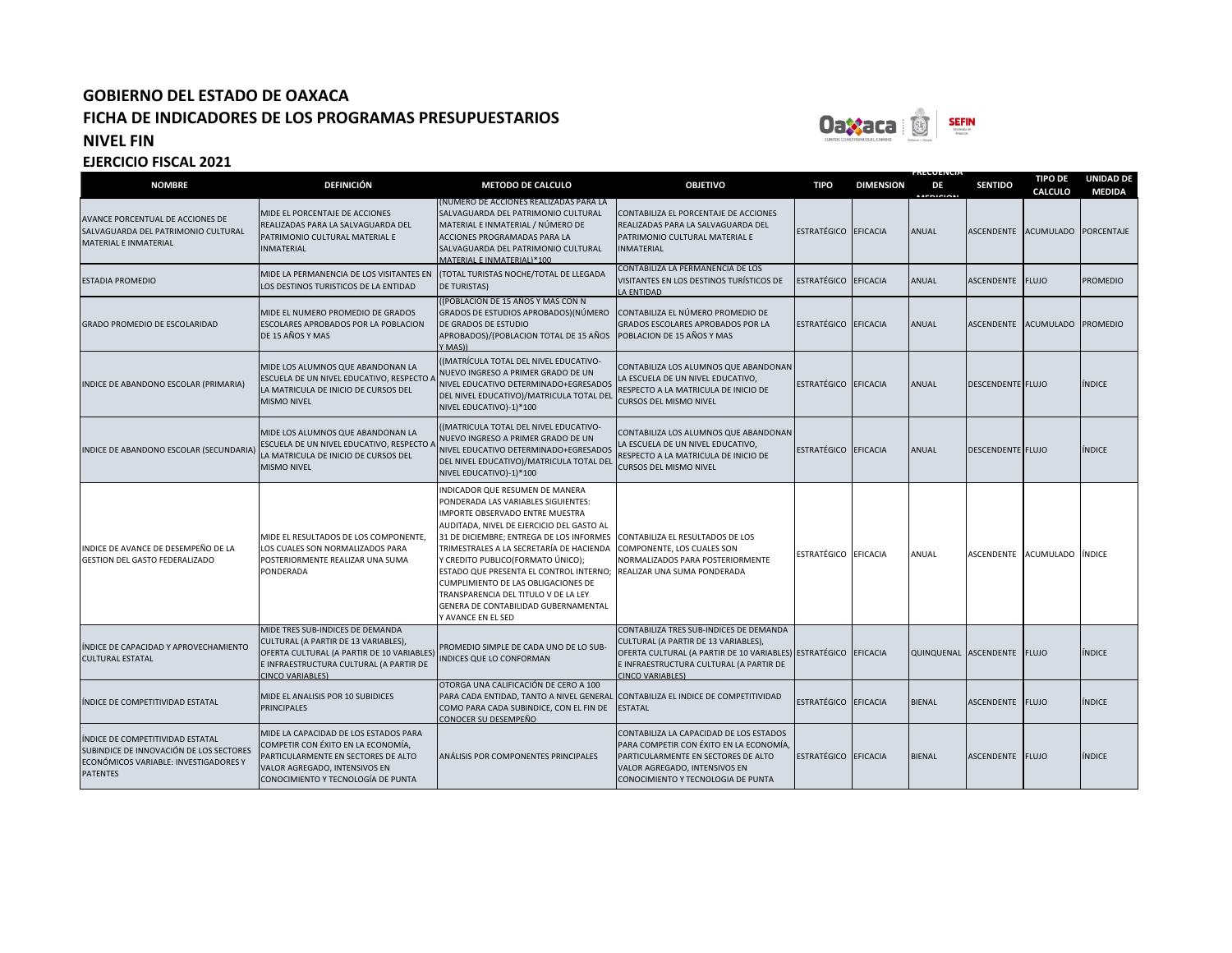

**FRECUENCIA** 

| <b>NOMBRE</b>                                                         | <b>DEFINICIÓN</b>                                                                                                                                                                                                                                               | <b>METODO DE CALCULO</b>                                                                                                                                                                                                                                                                                                                                                                                                                                                                                                                                                                                                                     | <b>OBJETIVO</b>                                                                                                                                                                                                                                                        | <b>TIPO</b>          | <b>DIMENSION</b> | DE<br><b>AFRICIAN</b> | <b>SENTIDO</b>       | <b>TIPO DE</b><br><b>CALCULO</b> | <b>UNIDAD DE</b><br><b>MEDIDA</b> |
|-----------------------------------------------------------------------|-----------------------------------------------------------------------------------------------------------------------------------------------------------------------------------------------------------------------------------------------------------------|----------------------------------------------------------------------------------------------------------------------------------------------------------------------------------------------------------------------------------------------------------------------------------------------------------------------------------------------------------------------------------------------------------------------------------------------------------------------------------------------------------------------------------------------------------------------------------------------------------------------------------------------|------------------------------------------------------------------------------------------------------------------------------------------------------------------------------------------------------------------------------------------------------------------------|----------------------|------------------|-----------------------|----------------------|----------------------------------|-----------------------------------|
| INDICE DE COMPETITIVIDAD FORESTAL ESTATA                              | MIDE 42 INDICADORES QUE SE ORGANIZAN EN<br>CUATRO SUBINDICES QUE BUSCAN MEJORAR<br>LA PROVISION DE SERVICIOS AMBIENTALES, EL<br>APROVECHAMIENTO SUSTENTABLE Y LA<br>MEJORA DE CONDICIONES SOCIOECONOMICAS<br>DE LOS BOSQUES DE MEXICO                           | SE NORMALIZARON TODOS LOS INDICADORES<br>EN UN RANGO [0-100] PARA HACERLOS<br>COMPARABLES                                                                                                                                                                                                                                                                                                                                                                                                                                                                                                                                                    | CONTABILIZA 42 INDICADORES QUE SE<br>ORGANIZAN EN CUATRO SUBINDICES QUE<br>BUSCAN MEJORAR LA PROVISION DE SERVICIOS<br>AMBIENTALES, EL APROVECHAMIENTO<br>SUSTENTABLE Y LA MEJORA DE CONDICIONES<br>SOCIOECONOMICAS DE LOS BOSQUES DE<br><b>MEXICO</b>                 | ESTRATÉGICO EFICACIA |                  | <b>BIENAL</b>         | ASCENDENTE ACUMULADO |                                  | <b>ÍNDICE</b>                     |
| INDICE DE COMPETITIVIDAD FORESTAL ESTATA                              | MIDE 42 INDICADORES QUE SE ORGANIZAN EN<br>CUATRO SUBINDICES QUE BUSCAN MEJORAR<br>LA PROVISION DE SERVICIOS AMBIENTALES, EL<br>APROVECHAMIENTO SUSTENTABLE Y LA<br>MEJORA DE CONDICIONES SOCIOECONOMICAS<br>DE LOS BOSQUES DE MEXICO                           | SE NORMALIZARON TODOS LOS INDICADORES<br>EN UN RANGO [0-100] PARA HACERLOS<br><b>COMPARABLES</b>                                                                                                                                                                                                                                                                                                                                                                                                                                                                                                                                             | CONTABILIZA 42 INDICADORES QUE SE<br>ORGANIZAN EN CUATRO SUBINDICES QUE<br>BUSCAN MEJORAR LA PROVISIÓN DE SERVICIOS<br>AMBIENTALES, EL APROVECHAMIENTO<br>SUSTENTABLE Y LA MEJORA DE CONDICIONES<br>SOCIOECONOMICAS DE LOS BOSQUES DE<br><b>MEXICO</b>                 | ESTRATÉGICO EFICACIA |                  | <b>BIENAL</b>         | <b>ASCENDENTE</b>    | ACUMULADO INDICE                 |                                   |
| INDICE DE COMPETITIVIDAD URBANA                                       | MIDE A TRAVEZ DE 10 SUBINDICES LA<br>CAPACIDAD DE LAS CIUDADES MEXICANAS<br>PARA ATRAER Y RETENER INVERSIONES Y<br><b>TALENTO</b>                                                                                                                               | CALIFICACIÓN ENTRE CERO Y 100 EN<br>PROPORCIÓN A LA ESCALA UTILIZADA                                                                                                                                                                                                                                                                                                                                                                                                                                                                                                                                                                         | CONTABILIZA 10 SUBINDICES LA CAPACIDAD DE<br>LAS CIUDADES MEXICANAS PARA ATRAER Y<br>RETENER INVERSIONES Y TALENTO                                                                                                                                                     | ESTRATÉGICO EFICACIA |                  | <b>BIENAL</b>         | <b>ASCENDENTE</b>    | <b>ACUMULADO</b>                 | <b>ÍNDICE</b>                     |
| ÍNDICE DE DESARROLLO DEMOCRÁTICO                                      | MIDE EL ESTADO DE LA DEMOCRACIA EN EL<br>ESTADO, CON BASE EN INDICADORES<br>ELABORADOS A PARTIR DE ELEMENTOS DE<br>ORDEN JURIDICO, POLITICO, CIVIL,<br>ECONOMICO Y SOCIAL, PROPORCIONANDO<br>UNA VISION MULTINIVEL DEL ESTATUS DE LA<br>DEMOCRACIA EN EL ESTADO | SE CALCULA A TRAVES DE LA MEDICIÓN DE<br>CUATRO DIMENSIONES: 1- DEMOCRACIA DE<br>LOS CIUDADANOS, 2- DEMOCRACIA DE LAS<br>INSTITUCIONES, 3- DEMOCRACIA SOCIAL Y 4-<br>DEMOCRACIA ECONÓMICA                                                                                                                                                                                                                                                                                                                                                                                                                                                    | CONTABILIZA EL ESTADO DE LA DEMOCRÁCIA<br>EN EL ESTADO, CON BASE EN INDICADORES<br>ELABORADOS A PARTIR DE ELEMENTOS DE<br>ORDEN JURÍDICO, POLITICO, CIVÍL,<br>ECONÓMICO Y SOCIAL, PROPORCIONANDO<br>UNA VISIÓN MULTINIVEL DEL ESTATUS DE LA<br>DEMOCRÁCIA EN EL ESTADO | ESTRATÉGICO EFICACIA |                  | <b>BIENAL</b>         | ASCENDENTE           | ACUMULADO ÍNDICE                 |                                   |
| INDICE DE DESARROLLO HUMANO                                           | MIDE EL AVANCE OBTENIDO EN LAS TRES<br>DIMENSIONES BASICAS PARA EL DESARROLLO<br>DE LAS PERSONAS: LA POSIBILIDAD DE GOZAR<br>DE UNA VIDA LARGA Y SALUDABLE, LA<br>EDUCACION Y EL ACCESO A RECURSOS PARA<br>GOZAR DE UNA VIDA DIGNA                              | ÍNDICE NORMALIZADO QUE SE COMPONE DE<br>TRES DIMENSIONES (SALUD, EDUCACIÓN E<br>INGRESO), DICHAS DIMENSIONES SE AGREGAN<br>MEDIANTE LA MEDIA GEOMETRICA Y DAN<br>COMO RESULTADO EL IDH                                                                                                                                                                                                                                                                                                                                                                                                                                                       | CONTABILIZA EL AVANCE OBTENIDO EN LAS<br>TRES DIMENSIONES BÁSICAS PARA EL<br>DESARROLLO DE LAS PERSONAS: LA<br>POSIBILIDAD DE GOZAR DE UNA VIDA LARGA Y<br>SALUDABLE, LA EDUCACIÓN Y EL ACCESO A<br>RECURSOS PARA GOZAR DE UNA VIDA DIGNA                              | ESTRATÉGICO EFICACIA |                  | <b>BIENAL</b>         | ASCENDENTE FLUJO     |                                  | <b>ÍNDICE</b>                     |
| INDICE DE DESEMPEÑO FINANCIERO DE LAS<br><b>ENTIDADES FEDERATIVAS</b> | MIDE LA DIFUSION DE LAS MEJORES PRACTICAS<br>QUE EN MATERIA DE FINANZAS PUBLICAS<br>ESTAN SIGUIENDO LOS ESTADOS, ASI COMO<br><b>INFORMAR SOBRE LOS PRINCIPALES</b><br>PROBLEMAS QUE ESTOS ENFRENTAN EN LA<br>ADMINISTRACION DE SUS FINANZAS                     | EL IDFEF ESTA CONFORMADO POR TRES<br><b>GRANDES INDICADORES COMPUESTOS: EL</b><br>INDICADOR DE DINAMISMO ECONÓMICO (IDE),<br>EL DE AHORRO INTERNO (IAI) Y EL INDICADOR<br>DE EFI CIENCIA ADMINISTRATIVA (IEA), QUE ES<br>EL UNICO ENTRE LOS TRES QUE SE DETERMINA<br>SOLAMENTE POR CUATRO RAZONES SIMPLES,<br>MIENTRAS QUE EL IDE Y EL IAI, A SU VEZ, SE<br>INTEGRAN POR DOS INDICADORES<br>COMPUESTOS CADA UNO EL IDE POR LOS<br>INDICADORES DE CAPACIDAD DE GENERAR<br>INGRESOS (ICGI) Y EL DE INVERSIONES (ICI),<br>MIENTRAS QUE EL IAI SE CONFORMA POR EL<br>INDICADOR DE EQUILIBRIO FINANCIERO (IEF) Y<br>POR EL DE ENDEUDAMIENTO (ICE) | CONTABILIZA LA DIFUSIÓN DE LAS MEJORES<br>PRÁCTICAS QUE EN MATERIA DE FINANZAS<br>PUBLICAS ESTAN SIGUIENDO LOS ESTADOS, ASI<br>COMO INFORMAR SOBRE LOS PRINCIPALES<br>PROBLEMAS QUE ESTOS ENFRENTAN EN LA<br>ADMINISTRACION DE SUS FINANZAS                            | ESTRATÉGICO EFICACIA |                  | <b>ANUAL</b>          | ASCENDENTE FLUJO     |                                  | <b>ÍNDICE</b>                     |
| INDICE DE INFORMACIÓN PRESUPUESTAL<br><b>ESTATAL</b>                  | MIDE LA CALIDAD DE LA INFORMACION<br>PRESUPUESTAL DE LOS ESTADOS SOBRE LA<br>BASE DE UN CATALOGO DE BUENAS PRACTICAS  Y 100 SI SE CUMPLE CON EL CRITERIO A<br>Y LAS NORMAS DE CONTABILIDAD<br><b>GUBERNAMENTAL</b>                                              | PARA LA CONSTRUCCIÓN DEL IIPE SE SUMAN<br>LOS 100 CRITERIOS A EVALUAR LOS CUALES<br>TIENEN UNA NOTA BINARIA 0 SI NO SE CUMPLE PRESUPUESTAL DE LOS ESTADOS SOBRE LA<br>EVALUAR CADA UNO DE ELLOS TIENE EL MISMO Y LAS NORMAS DE CONTABILIDAD<br>PESO (1/100) POR LO QUE LA CALIFICACIÓN<br>FINAL SE ENCUENTRA EN EL RANGO DE 0 A 100                                                                                                                                                                                                                                                                                                          | CONTABILIZA LA CALIDAD DE LA INFORMACIÓN<br>BASE DE UN CATÁLOGO DE BUENAS PRÁCTICAS ESTRATÉGICO EFICACIA<br><b>GUBERNAMENTAL</b>                                                                                                                                       |                      |                  | <b>BIENAL</b>         | <b>ASCENDENTE</b>    | <b>ACUMULADO</b>                 | <b>INDICE</b>                     |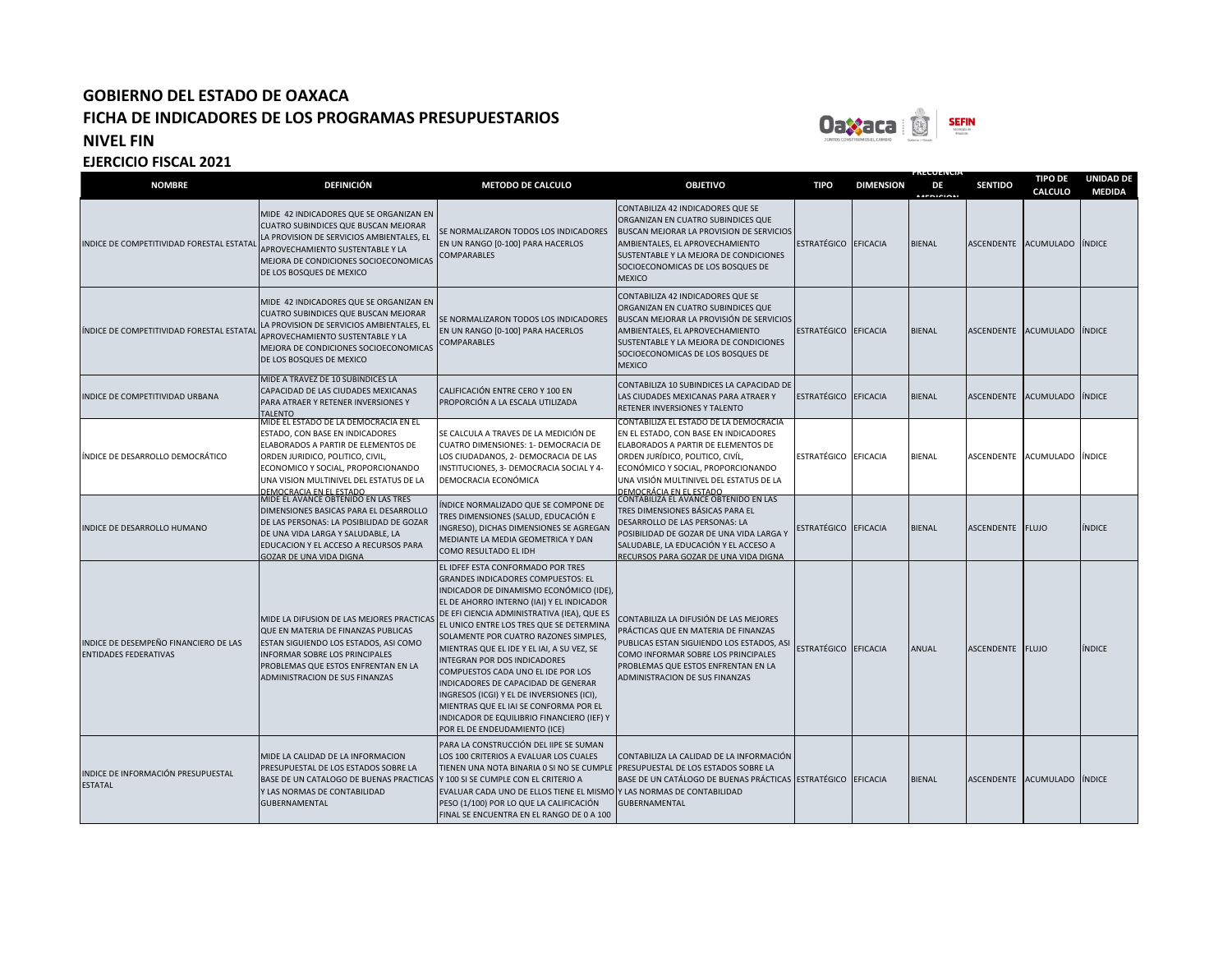

**FRECUENCIA** 

| <b>NOMBRE</b>                                                                            | <b>DEFINICIÓN</b>                                                                                                                                                                                                                                                                                                                                                                                                                                                                 | <b>METODO DE CALCULO</b>                                                                                                                                                                                                                                                                                                                                                                                                                      | <b>OBJETIVO</b>                                                                                                                                                                                                                                                                                                                                                                                                                                        | <b>TIPO</b>          | <b>DIMENSION</b> | DE<br><b>ACRICIAN</b> | <b>SENTIDO</b>               | <b>TIPO DE</b><br>CALCULO    | <b>UNIDAD DE</b><br><b>MEDIDA</b> |
|------------------------------------------------------------------------------------------|-----------------------------------------------------------------------------------------------------------------------------------------------------------------------------------------------------------------------------------------------------------------------------------------------------------------------------------------------------------------------------------------------------------------------------------------------------------------------------------|-----------------------------------------------------------------------------------------------------------------------------------------------------------------------------------------------------------------------------------------------------------------------------------------------------------------------------------------------------------------------------------------------------------------------------------------------|--------------------------------------------------------------------------------------------------------------------------------------------------------------------------------------------------------------------------------------------------------------------------------------------------------------------------------------------------------------------------------------------------------------------------------------------------------|----------------------|------------------|-----------------------|------------------------------|------------------------------|-----------------------------------|
| NDICE DE INTENSIDAD MIGRATORIA                                                           | MIDE CUATRO ASPECTOS DEL FENOMENO<br>MIGRATORIO MEXICO-ESTADOS UNIDOS<br>CONSTRUIDOS A PARTIR DE LA MUESTRA DEL<br>DIEZ POR CIENTO DEL CENSO DE POBLACION Y<br>VIVIENDA 2010, QUE CONCENTRA LA<br>INFORMACION DEL CUESTIONARIO AMPLIADO,<br>INCLUIDO EL MODULO DE MIGRACION<br>INTERNACIONAL DE ESE AÑO                                                                                                                                                                           | ANALISIS POR COMPONENTES PRINCIPALES                                                                                                                                                                                                                                                                                                                                                                                                          | <b>CONTABILIZA CUATRO ASPECTOS DEL</b><br>FENOMENO MIGRATORIO MEXICO-ESTADOS<br>UNIDOS CONSTRUIDOS A PARTIR DE LA<br>MUESTRA DEL DIEZ POR CIENTO DEL CENSO DE<br>POBLACION Y VIVIENDA 2010, QUE<br>CONCENTRA LA INFORMACION DEL<br>CUESTIONARIO AMPLIADO, INCLUIDO EL<br>MODULO DE MIGRACIÓN INTERNACIONAL DE<br>FSF AÑO                                                                                                                               | ESTRATÉGICO CALIDAD  |                  |                       | QUINQUENAL DESCENDENTE FLUJO |                              | ÍNDICE                            |
| NDICE DE PAZ EN MEXICO                                                                   | MIDE LOS NIVELES DE PAZ EN MEXICO, LOS<br>FACTORES SOCIOECONOMICOS QUE<br>NORMALMENTE ESTAN ASOCIADOS A<br>SOCIEDADES PACIFICAS Y EL IMPACTO<br>ECONOMICO DE LA VIOLENCIA                                                                                                                                                                                                                                                                                                         | ESTE INDICADOR ESTA CONFORMADO POR<br>INDICADORES QUE RECIBEN UNA CALIFICACIÓN<br>DE ENTRE UNO Y CINCO: DONDE 1 ES LA<br>CALIFICACIÓN MAS PACÍFICA, Y 5 ES LA MENOS<br>PACÍFICA ESTE ESTUDIO HACE UN CÁLCULO DE<br>LAS CALIFICACIONES CORRESPONDIENTES A<br>CADA AÑO UNA VEZ CALCULADA LA<br>CALIFICACIÓN DE CADA INDICADOR, SE APLICA<br>UNA METODOLOGÍA DE PONDERACIÓN PARA<br>DETERMINAR LA CALIFICACION FINAL DEL<br>ÍNDICE DE PAZ MEXICO | CONTABILIZA LOS NIVELES DE PAZ EN MEXICO,<br>LOS FACTORES SOCIOECONÓMICOS QUE<br>NORMALMENTE ESTAN ASOCIADOS A<br>SOCIEDADES PACIFICAS Y EL IMPACTO<br>ECONOMICO DE LA VIOLENCIA                                                                                                                                                                                                                                                                       | ESTRATÉGICO EFICACIA |                  | ANUAL                 |                              | DESCENDENTE ACUMULADO INDICE |                                   |
| NDICE DE POBLACIÓN SIN ACCESO A LOS<br>SERVICIOS DE SALUD                                | MIDE EL COMPORTAMIENTO DE LA POBLACIÓN<br>SIN ACCESO A LOS SERVICIOS DE SALUD EN EL<br><b>ESTADO</b>                                                                                                                                                                                                                                                                                                                                                                              | POBLACIÓN SIN DERECHOHABIENCIA A LOS<br>SERVICIOS DE SALUD/ POBLACIÓN TOTAL)*100                                                                                                                                                                                                                                                                                                                                                              | CONTABILIZA EL COMPORTAMIENTO DE LA<br>POBLACIÓN SIN ACCESO A LOS SERVICIOS DE<br><b>SALUD EN EL ESTADO</b>                                                                                                                                                                                                                                                                                                                                            | ESTRATÉGICO EFICACIA |                  | ANUAL                 | DESCENDENTE ACUMULADO        |                              | <b>ÍNDICE</b>                     |
| NDICE DE REZAGO SOCIAL                                                                   | MIDE LA PONDERACION DE CUATRO<br>INDICADORES DE CARENCIAS SOCIALES<br>(EDUCACION, SALUD, SERVICIOS BASICOS Y<br><b>ESPACIOS EN LA VIVIENDA)</b>                                                                                                                                                                                                                                                                                                                                   | EL ÍNDICE DE REZAGO SOCIAL SE CONSTRUYE<br>COMO UNA SUMA PONDERADA DE LOS<br>DIFERENTES INDICADORES QUE LO<br>CONFORMAN                                                                                                                                                                                                                                                                                                                       | CONTABILIZA LOS CUATRO INDICADORES DE<br>CARENCIAS SOCIALES (EDUCACIÓN, SALUD,<br>SERVICIOS BÁSICOS Y ESPACIOS EN LA<br><b>VIVIENDA)</b>                                                                                                                                                                                                                                                                                                               | ESTRATÉGICO EFICACIA |                  | QUINQUENAL            | DESCENDENTE ACUMULADO        |                              | <b>INDICE</b>                     |
| NDICE DE TRANSPARENCIA Y DISPONIBILIDAD<br>DE LA INFORMACION FISCAL                      | MIDE EL NIVEL DE DISPONIBILIDAD Y CALIDAD<br>DE LA INFORMACION FINANCIERA Y FISCAL<br>GENERADA POR LAS ENTIDADES FEDERATIVAS,<br>INFORMACION QUE SIRVE COMO INSUMO<br>PARA EVALUAR NO SOLO SU DESEMPEÑO EN EL PRESUPUESTAL*0.150)+(RENDICIÓN DE<br>MANEJO, ADMINISTRACION Y EJECUCION DE<br>LOS RECURSOS PUBLICOS, SINO TAMBIEN PARA RESULTADOS*0.10)+(ESTADISTICA<br>CONOCER LAS ACCIONES REALIZADAS POR<br>CADA GOBIERNO EN ARAS DE TRANSPARENTAR<br>EL DESEMPEÑO DE SU GESTION | (MARCO REGULATORIO*0.08)+(COSTO<br>OPERATIVO*0.27)+(MARCO PROGRAMÁTICO<br>CUENTAS*0.30)+(EVALUACIÓN DE<br>FISCALES*0.10)                                                                                                                                                                                                                                                                                                                      | CONTABILIZA EL NIVEL DE DISPONIBILIDAD Y<br>CALIDAD DE LA INFORMACIÓN FINANCIERA Y<br>FISCAL GENERADA POR LAS ENTIDADES<br>FEDERATIVAS, INFORMACION QUE SIRVE<br>COMO INSUMO PARA EVALUAR NO SOLO SU<br>DESEMPEÑO EN EL MANEJO, ADMINISTRACIÓN ESTRATÉGICO CALIDAD<br>Y EJECUCIÓN DE LOS RECURSOS PÚBLICOS,<br>SINO TAMBIEN PARA CONOCER LAS ACCIONES<br>REALIZADAS POR CADA GOBIERNO EN ARAS DE<br>TRANSPARENTAR EL DESEMPEÑO DE SU<br><b>GESTIÓN</b> |                      |                  | ANUAL                 | ASCENDENTE FLUJO             |                              | ÍNDICE                            |
| POBLACIÓN TOTAL CON REZAGO EDUCATIVO                                                     | MIDE LA POBLACION QUE SE ENCUENTRA EN<br>SITUACION DE REZAGO EDUCATIVO CON<br>RESPECTO A LA POBLACION DE 15 AÑOS Y MAS                                                                                                                                                                                                                                                                                                                                                            | (POBLACIÓN ANALFABETA + POBLACIÓN SIN<br>PRIMARIA TERMINADA + POBLACIÓN SIN<br>SECUNDARIA TERMINADA)/POBLACIÓN DE 15<br>AÑOS Y MAS)*100                                                                                                                                                                                                                                                                                                       | CONTABILIZA LA POBLACIÓN QUE SE<br>ENCUENTRA EN SITUACIÓN DE REZAGO<br>EDUCATIVO CON RESPECTO A LA POBLACION<br>DE 15 AÑOS Y MAS                                                                                                                                                                                                                                                                                                                       | ESTRATÉGICO EFICACIA |                  | ANUAL                 |                              | DESCENDENTE ACUMULADO TASA   |                                   |
| PORCENTAJE DE AFLUENCIA TURÍSTICA                                                        | MIDE EL NÚMERO DE TURISTAS NACIONALES Y<br><b>EXTRANJEROS</b>                                                                                                                                                                                                                                                                                                                                                                                                                     | NÚMERO DE TURISTAS NACIONALES +<br>NÚMERO DE<br>TURISTAS EXTRANJEROS                                                                                                                                                                                                                                                                                                                                                                          | CONTABILIZA EL NÚMERO DE TURISTAS<br>NACIONALES Y EXTRANJEROS                                                                                                                                                                                                                                                                                                                                                                                          | ESTRATÉGICO EFICACIA |                  | ANUAL                 | ASCENDENTE                   | <b>ACUMULADO</b>             | PORCENTAJE                        |
| PORCENTAJE DE COBERTURA CON LA SEÑAL DE<br>RADIO                                         | MIDE EL PORCENTAJE DE HOGARES QUE<br>CUENTAN CON LA COBERTURA DE RADIO                                                                                                                                                                                                                                                                                                                                                                                                            | (HOGARES QUE SE CUBREN DE LAS ESTACIONES<br>DE RADIO/ TOTAL DE HOGARES DEL<br>ESTADO)*100                                                                                                                                                                                                                                                                                                                                                     | CONTABILIZA EL PORCENTAJE DE HOGARES<br>QUE CUENTAN CON LA COBERTURA DE RADIO                                                                                                                                                                                                                                                                                                                                                                          | ESTRATÉGICO EFICACIA |                  | ANUAL                 | ASCENDENTE FLUJO             |                              | <b>PORCENTAJE</b>                 |
| PORCENTAJE DE COBERTURA CON LA SEÑAL DE MIIDE EL PORCENTAJE DE HOGARES QUE<br>TELEVISIÓN | CUENTAN CON LA COBERTURA DE TELEVISIÓN                                                                                                                                                                                                                                                                                                                                                                                                                                            | (HOGARES QUE SE CUBREN DE LAS ESTACIONES<br>DE TELEVISIÓN/ TOTAL DE HOGARES DEL<br>STADO)*100                                                                                                                                                                                                                                                                                                                                                 | CONTABILIZA EL PORCENTAJE DE HOGARES<br>QUE CUENTAN CON LA COBERTURA DE<br>TELEVISIÓN                                                                                                                                                                                                                                                                                                                                                                  | ESTRATÉGICO EFICACIA |                  | ANUAL                 | ASCENDENTE                   | <b>FLUJO</b>                 | PORCENTAJE                        |
| PORCENTAJE DE COBERTURA EN EDUCACIÓN<br><b>MEDIA SUPERIOR</b>                            | MIDE QUE LOS ALUMNOS DE 15 A 17 AÑOS<br>TENGAN COBERTURA EN LA EDUCACION MEDIA<br><b>SUPERIOR</b>                                                                                                                                                                                                                                                                                                                                                                                 | (ALUMNOS INSCRITOS EN EL NIVEL EDUCATIVO<br>MEDIO SUPERIOR AL INICIO DEL CICLO<br>ESCOLAR DE REFERENCIA DE 15 A 17<br><b>\ÑOS/POBLACION DE 15 A 17 AÑOS)*100</b>                                                                                                                                                                                                                                                                              | CONTABILIZA QUE LOS ALUMNOS DE 15 A 17<br>AÑOS TENGAN COBERTURA EN LA EDUCACION<br><b>MEDIA SUPERIOR</b>                                                                                                                                                                                                                                                                                                                                               | ESTRATÉGICO EFICACIA |                  | ANUAL                 | ASCENDENTE                   | <b>FLUJO</b>                 | PORCENTAJE                        |
| PORCENTAJE DE COBERTURA ESCOLAR DE<br>EDUCACIÓN BÁSICA                                   | MIDE EL PORCENTAJE DE MATRICULA EN EDAD<br>ESCOLAR QUE RECIBE EDUCACION BASICA EN<br>EL ESTADO DE OAXACA, DURANTE UN CICLO<br><b>ESCOLAR</b>                                                                                                                                                                                                                                                                                                                                      | (MATRÍCULA EN EDUCACIÓN BASICA EN EL AÑO CONTABILIZA EL PORCENTAJE DE MATRICULA<br>ESCOLAR CICLO ESCOLAR N / POBLACIÓN EN<br>EDAD ESCOLAR DEL NIVEL BÁSICO DEL AÑO N)<br>* 100                                                                                                                                                                                                                                                                | EN EDAD ESCOLAR QUE RECIBE EDUCACION<br>BASICA EN EL ESTADO DE OAXACA, DURANTE<br>UN CICLO ESCOLAR                                                                                                                                                                                                                                                                                                                                                     | ESTRATÉGICO EFICACIA |                  | ANUAL                 |                              | ASCENDENTE ACUMULADO         | PORCENTAJE                        |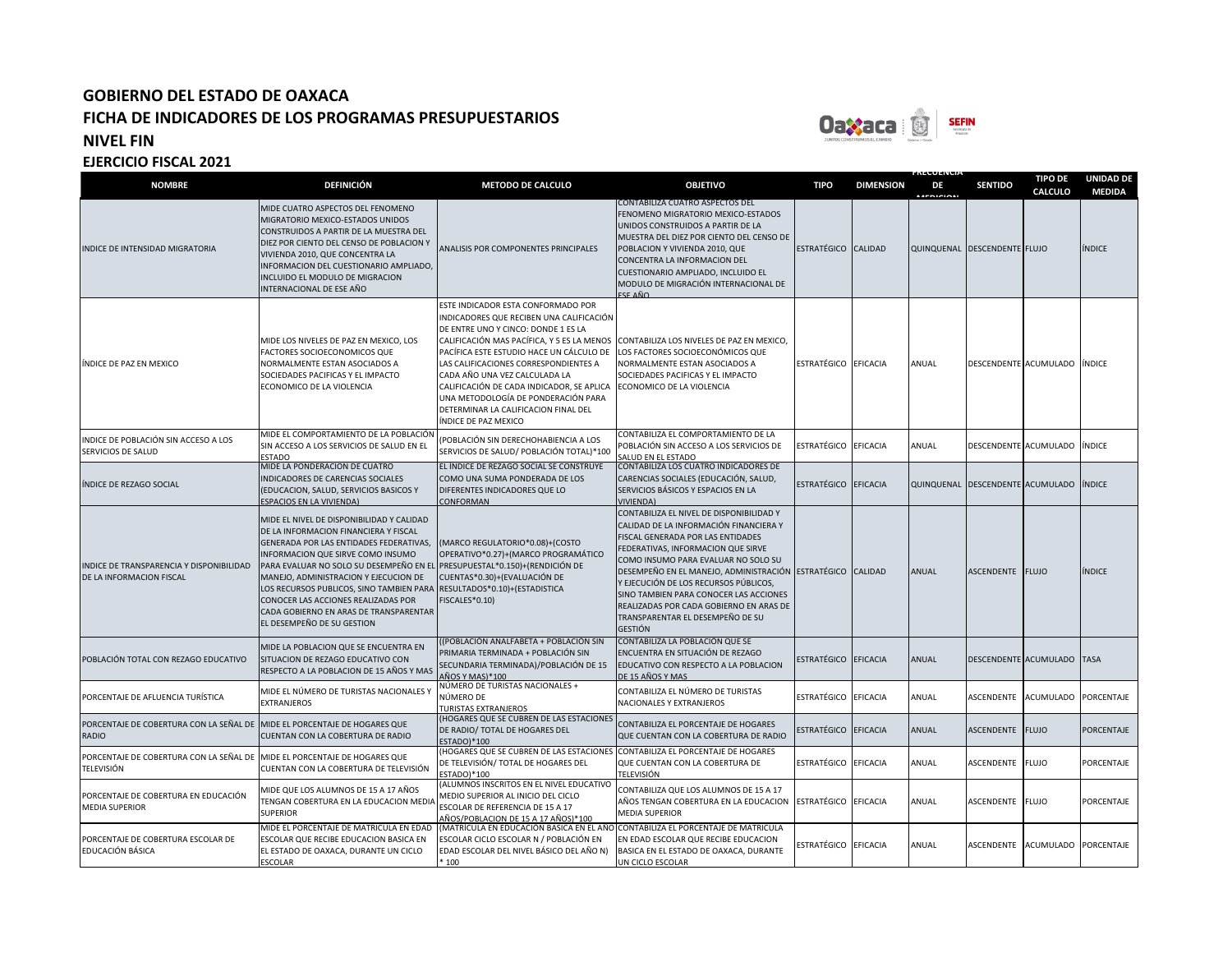

**FRECUENCIA** 

| <b>NOMBRE</b>                                                                                                                          | <b>DEFINICIÓN</b>                                                                                                                                          | <b>METODO DE CALCULO</b>                                                                                                                                                                                                 | <b>OBJETIVO</b>                                                                                                                             | <b>TIPO</b>          | <b>DIMENSION</b> | DE<br><b>MEDICION</b> | <b>SENTIDO</b>               | <b>TIPO DE</b><br><b>CALCULO</b> | <b>UNIDAD DE</b><br><b>MEDIDA</b> |
|----------------------------------------------------------------------------------------------------------------------------------------|------------------------------------------------------------------------------------------------------------------------------------------------------------|--------------------------------------------------------------------------------------------------------------------------------------------------------------------------------------------------------------------------|---------------------------------------------------------------------------------------------------------------------------------------------|----------------------|------------------|-----------------------|------------------------------|----------------------------------|-----------------------------------|
| PORCENTAJE DE COBERTURA ESCOLAR DE<br>EDUCACIÓN SUPERIOR                                                                               | MIDE LA CAPACIDAD INSTALADA DISPONIBLE<br>PARA ATENDER A LA POBLACION EN EDAD<br>ESCOLAR DE 18 A 22 AÑOS DE EDAD EN LA<br><b>ENTIDAD</b>                   | (MATRÍCULA TOTAL DE EDUCACIÓN<br>SUPERIOR/POBLACION DEL GRUPO DE EDAD DE<br>18 A 22 AÑOS)*100                                                                                                                            | CONTABILIZA LA CAPACIDAD INSTALADA<br>DISPONIBLE PARA ATENDER A LA POBLACION<br>EN EDAD ESCOLAR DE 18 A 22 AÑOS DE EDAD<br>EN LA ENTIDAD    | ESTRATÉGICO EFICACIA |                  | ANUAL                 | ASCENDENTE                   | <b>FLUJO</b>                     | <b>PORCENTAJE</b>                 |
| PORCENTAJE DE DESERCIÓN ESCOLAR MEDIA<br><b>SUPERIOR</b>                                                                               | MIDE EL ABANDONO ESCOLAR DE LOS<br>ALUMNOS DE NIVEL MEDIO SUPERIOR                                                                                         | (1-[MATRÍCULA TOTAL DEL CICLO POSTERIOR 1<br>NUEVO INGRESO CICLO POSTERIOR 1 +<br>EGRESADOS DEL CICLO ACTUAL/MATRICULA<br>TOTAL DEL CICLO ACTUAL])X100                                                                   | CONTABILIZA EL ABANDONO ESCOLAR DE LOS<br>ALUMNOS DE NIVEL MEDIO SUPERIOR                                                                   | ESTRATÉGICO EFICACIA |                  | ANUAL                 | <b>DESCENDENTE FLUJO</b>     |                                  | PORCENTAJE                        |
| PORCENTAJE DE DESERCION ESCOLAR<br><b>SUPERIOR</b>                                                                                     | MIDE EL ABANDONO ESCOLAR DE LOS<br>ALUMNOS EN EL NIVEL ESCOLAR SUPERIOR                                                                                    | (1-[MATRICULA TOTAL DEL CICLO POSTERIOR -<br>NUEVO INGRESO CICLO POSTERIOR 1 +<br>EGRESADOS DEL CICLO ACTUAL/MATRÍCULA<br>TOTAL CICLO ACTUALI)X100                                                                       | CONTABILIZA EL ABANDONO ESCOLAR DE LOS<br>ALUMNOS EN EL NIVEL ESCOLAR SUPERIOR                                                              | ESTRATÉGICO EFICACIA |                  | ANUAL                 | <b>DESCENDENTE FLUJO</b>     |                                  | PORCENTAJE                        |
| PORCENTAJE DE EFICIENCIA TERMINAL MEDIA<br><b>SUPERIOR</b>                                                                             | MIDE EL NUMERO ESTIMADO DE ALUMNOS<br>QUE EGRESAN DE LA EDUCACION MEDIA<br><b>SUPERIOR</b>                                                                 | (EGRESADOS BACHILLERATO 2 AÑOS DEL CICLO<br>N + EGRESADOS BACHILLERATO 3 AÑOS DEL<br>CICLO N)/(ALUMNOS NUEVO INGRESO<br>BACHILLERATO N - 2 + ALUMNOS NUEVO<br>INGRESO 3 AÑOS N-2)                                        | CONTABILIZA EL NÚMERO ESTIMADO DE<br>ALUMNOS QUE EGRESAN DE LA EDUCACIÓN<br><b>MEDIA SUPERIOR</b>                                           | ESTRATÉGICO EFICACIA |                  | ANUAL                 | ASCENDENTE                   | <b>FLUJO</b>                     | PORCENTAJE                        |
| PORCENTAJE DE EFICIENCIA TERMINAL<br>PRIMARIA                                                                                          | MIDE LA MATRICULA ESCOLAR QUE CONCLUYE<br>SU EDUCACION PRIMARIA EN EL ESTADO DE<br>OAXACA, DURANTE UN CICLO ESCOLAR                                        | (MATRICULA TOTAL DE EGRESADOS DEL CICLO<br>ESCOLAR N/MATRICULA TOTAL DEL PRIMER<br>GRADO DEL CICLO ESCOLAR N -5)*100                                                                                                     | CONTABILIZA LA MATRÍCULA ESCOLAR QUE<br>CONCLUYE SU EDUCACION PRIMARIA EN EL<br>ESTADO DE OAXACA, DURANTE UN CICLO<br>ESCOLAR               | ESTRATÉGICO EFICACIA |                  | ANUAL                 | ASCENDENTE                   | <b>ACUMULADO</b>                 | PORCENTAJE                        |
| PORCENTAJE DE EFICIENCIA TERMINAL<br>SECUNDARIA                                                                                        | MIDE LA MATRICULA ESCOLAR QUE CONCLUYE<br>SU EDUCACION SECUNDARIA EN EL ESTADO DE ESCOLAR N/MATRICULA TOTAL DEL PRIMER<br>OAXACA, DURANTE UN CICLO ESCOLAR | (MATRICULA TOTAL DE EGRESADOS DEL CICLO<br>GRADO DEL CICLO ESCOLAR N -2)*100                                                                                                                                             | CONTABILIZA LA MATRÍCULA ESCOLAR QUE<br>CONCLUYE SU EDUCACIÓN SECUNDARIA EN EL<br>ESTADO DE OAXACA, DURANTE UN CICLO<br>ESCOLAR             | ESTRATÉGICO EFICACIA |                  | ANUAL                 | ASCENDENTE                   | <b>FLUJO</b>                     | PORCENTAJE                        |
| PORCENTAJE DE INTERACCIÓN CON EL<br>GOBIERNO POR MEDIOS ELECTRÓNICOS                                                                   | MIDE LA POBLACION DE 18 AÑOS O MAS QUE<br>HA TENIDO AL MENOS UNA INTERACCION CON<br>EL GOBIERNO POR MEDIOS ELECTRONICOS                                    | PROBABILISTICO, TRIETAPICO, ESTRATIFICADO<br>POR CONGLOMERADOS                                                                                                                                                           | CONTABILIZA LA POBLACIÓN DE 18 AÑOS O<br>MAS QUE HA TENIDO AL MENOS UNA<br>INTERACCIÓN CON EL GOBIERNO POR MEDIOS<br>ELECTRÓNICOS           | ESTRATÉGICO          | <b>EFICACIA</b>  | BIENAL                | <b>ASCENDENTE</b>            | <b>ACUMULADO</b>                 | PORCENTAJE                        |
| PORCENTAJE DE LA PEA OCUPADA FORMAL DE<br>ESTADO                                                                                       | MIDE LA POBLACIÓN ECONÓMICAMENTE<br><b>ACTIVA EN ACTIVIDADES FORMALES EN EL</b><br><b>ESTADO DE OAXACA</b>                                                 | (TOTAL DE LA PEA FORMAL DEL ESTADO/TOTAI<br>GENERAL DE LA PEA DEL ESTADO)*100                                                                                                                                            | CONTABILIZA LA POBLACIÓN<br>ECONÓMICAMENTE ACTIVA EN ACTIVIDADES<br>FORMALES EN EL ESTADO DE OAXACA                                         | <b>ESTRATÉGICO</b>   | EFICACIA         | ANUAL                 | ASCENDENTE                   | <b>ACUMULADO</b>                 | PORCENTAJE                        |
| PORCENTAJE DE LA POBLACIÓN CON INGRESO<br>NFERIOR A LA LINEA DE BIENESTAR                                                              | MIDE LA PROPORCION DE LA POBLACION CON<br>JN INGRESO INFERIOR A LA LINEA DE<br><b>BIENESTAR</b>                                                            | NÚMERO DE POBLACIÓN CON INGRESO<br>NFERIOR A LA LINEA DE BIENESTAR EN EL AÑO<br>T / NÚMERO DE POBLACIÓN EN EL AÑO T) *<br>100                                                                                            | CONTABILIZA LA PROPORCIÓN DE LA<br>POBLACIÓN CON UN INGRESO INFERIOR A LA<br>LINEA DE BIENESTAR                                             | ESTRATÉGICO EFICACIA |                  | <b>BIENAL</b>         | DESCENDENTE FLUJO            |                                  | PORCENTAJE                        |
| PORCENTAJE DE LA PRODUCCIÓN FORESTAL<br>MADERABLE                                                                                      | A MAYOR VOLUMEN PRODUCIDO, MAYOR<br><b>ALOR DEL</b><br><b>NDICADOR</b>                                                                                     | (VOLÚMEN MADERABLE<br>PRODUCIDO/VOLÚMEN MADERABLE<br>AUTORIZADO)*100                                                                                                                                                     | CONTABILIZA EL PIB DEL VALOR DE LA<br>PRODUCCIÓN DE LOS BIENES Y SERVICIOS<br>AMBIENTALES Y ECOSISTÉMICOS                                   | ESTRATÉGICO EFICACIA |                  | ANUAL                 | ASCENDENTE                   | <b>ACUMULADO</b>                 | PORCENTAJE                        |
| PORCENTAJE DE MUNICIPIOS APOYADOS EN<br>ACTIVIDADES DE PRODUCCIÓN CULTURAL                                                             | MIDE EL PORCENTAJE DE MUNICIPIOS<br>APOYADOS EN ACTIVIDADES DE PRODUCCIÓN<br>CULTURAL                                                                      | (NÚMERO DE MUNICIPIOS<br>APOYADOS/NúMERO TOTAL DE MUNICIPIOS<br>DEL ESTADO DE OAXACA)*100                                                                                                                                | CONTABILIZA EL PORCENTAJE DE MUNICIPIOS<br>APOYADOS EN ACTIVIDADES DE PRODUCCIÓN<br>CULTURAL                                                | ESTRATÉGICO          | <b>EFICACIA</b>  | ANUAL                 | ASCENDENTE                   | <b>FLUJO</b>                     | PORCENTAJE                        |
| PORCENTAJE DE MUNICIPIOS CON ALTO Y MUY<br>ALTO GRADO DE MARGINACIÓN                                                                   | MIDE LOS MUNICIPIOS QUE CARECEN DE<br>OPORTUNIDADES PARA SU DESARROLLO Y DE<br>LA CAPACIDAD PARA ENCONTRARLAS O<br>GENERARLAS                              | ((NÚMERO DE MUNICIPIOS CON MUY ALTO<br>GRADO DE MARGINACIÓN + NUMERO DE<br>MUNICIPIOS CON ALTO GRADO DE<br>MARGINACIÓN)/NÚMERO TOTAL DE<br>MUNICIPIOS DEL ESTADO)*100                                                    | CONTABILIZA LOS MUNICIPIOS QUE CARECEN<br>DE OPORTUNIDADES PARA SU DESARROLLO Y<br>DE LA CAPACIDAD PARA ENCONTRARLAS O<br><b>GENERARLAS</b> | ESTRATÉGICO EFICACIA |                  |                       | QUINQUENAL DESCENDENTE FLUJO |                                  | PORCENTAJE                        |
| PORCENTAJE DE MUNICIPIOS CON CONSEJOS<br>DE PROTECCION CIVIL CONSTITUIDOS                                                              | MIDE LOS MUNICIPIOS QUE CUENTAN CON<br>CONSEJOS DE PROTECCION CIVIL<br>CONSTITUIDOS                                                                        | (TOTAL DE MUNICIPIOS CON CONSEJOS DE<br>PROTECCIÓN CIVIL CONSTITUIDOS / TOTAL DE<br>MUNICIPIOS DEL ESTADO) * 100                                                                                                         | CONTABILIZA LOS MUNICIPIOS QUE CUENTAN<br>CON CONSEJOS DE PROTECCIÓN CIVIL<br><b>CONSTITUIDOS</b>                                           | ESTRATÉGICO EFICACIA |                  | ANUAL                 | ASCENDENTE                   | <b>FLUJO</b>                     | <b>PORCENTAJE</b>                 |
| PORCENTAJE DE MUNICIPIOS CON INDICE DE<br>DESARROLLO INSTITUCIONAL MUNICIPAL BAJO<br><b>MUY BAJO</b>                                   | MIDE LOS MUNICIPIOS QUE CARECEN DE<br>OPORTUNIDADES PARA SU DESARROLLO Y DE<br>LA CAPACIDAD PARA ENCONTRARLAS O<br><b>GENERARLAS</b>                       | ((NÚMERO DE MUNICIPIOS CON MUY ALTO<br>GRADO DE MARGINACIÓN + NUMERO DE<br>MUNICIPIOS CON ALTO GRADO DE<br>MARGINACIÓN)/NÚMERO TOTAL DE<br>MUNICIPIOS DEL ESTADO)*100                                                    | CONTABILIZA LOS MUNICIPIOS QUE CARECEN<br>DE OPORTUNIDADES PARA SU DESARROLLO Y<br>DE LA CAPACIDAD PARA ENCONTRARLAS O<br><b>GENERARLAS</b> | ESTRATÉGICO          | EFICACIA         |                       | QUINQUENAL DESCENDENTE FLUJO |                                  | PORCENTAJE                        |
| PORCENTAJE DE MUNICIPIOS CON<br>LOCALIDADES URBANAS QUE CUENTAN CON<br>PROGRAMAS DE ORDENAMIENTO TERRITORIAL<br>O DE DESARROLLO URBANO | MIDE LOS MUNICIPIOS CON LOCALIDADES<br>URBANAS QUE CUENTAN CON PROGRAMAS DE<br>ORDENAMIENTO TERRITORIAL O DE<br>DESARROLLO URBANO                          | (TOTAL DE MUNICIPIOS CON LOCALIDADES<br>URBANAS DEL ESTADO DE OAXACA CON<br>PROGRAMAS DE ORDENAMIENTO TERRITORIAL<br>O DESARROLLO URBANO / TOTAL DE<br>MUNICIPIOS CON LOCALIDADES URBANAS DEL<br>ESTADO DE OAXACA) * 100 | CONTABILIZA LOS MUNICIPIOS CON<br>LOCALIDADES URBANAS QUE CUENTAN CON<br>PROGRAMAS DE ORDENAMIENTO TERRITORIAL<br>O DE DESARROLLO URBANO    | ESTRATÉGICO EFICACIA |                  | ANUAL                 | <b>ASCENDENTE</b>            | <b>ACUMULADO</b>                 | <b>PORCENTAJE</b>                 |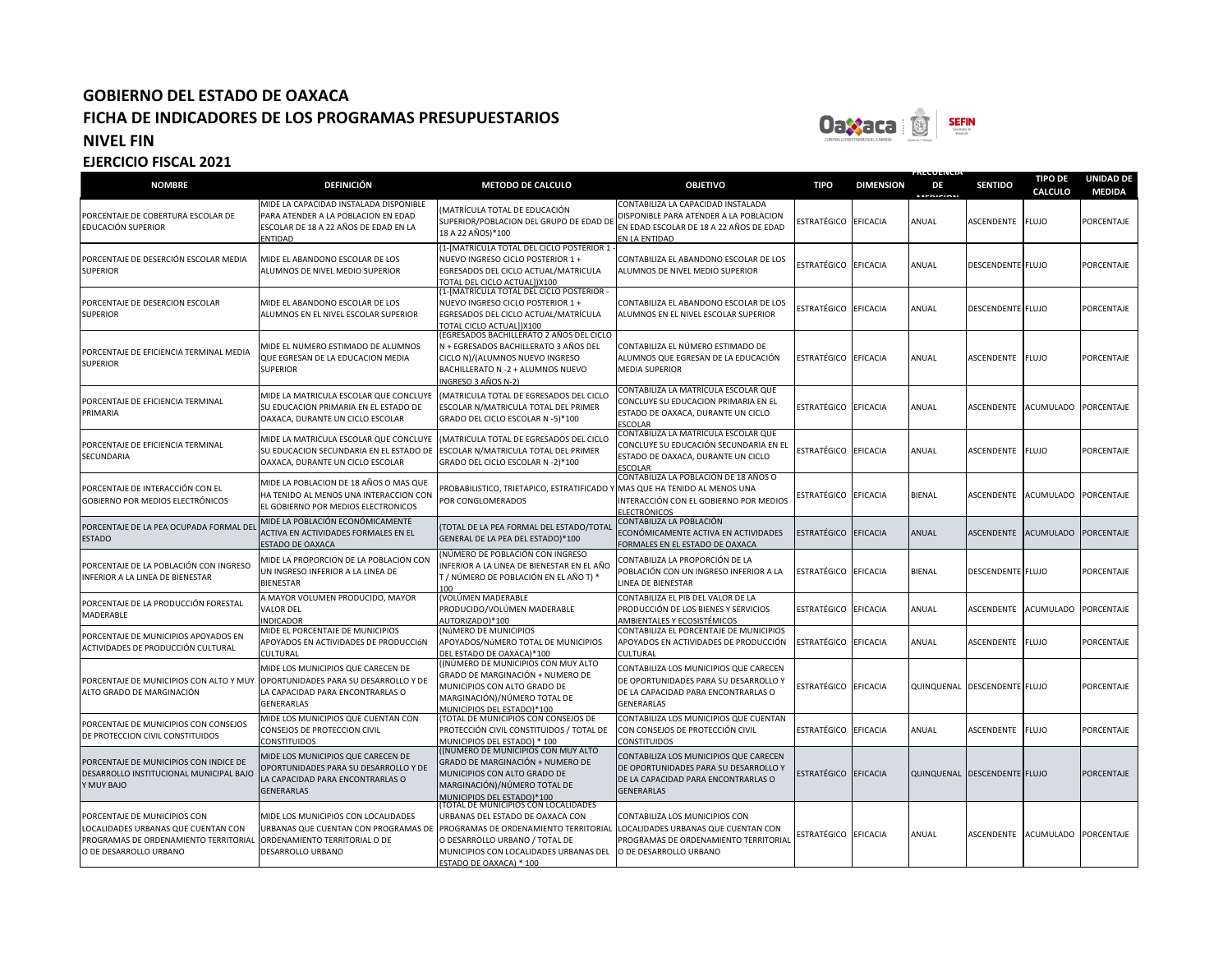MASIVO ACTIVOS POR CADA 10,000 HABITANTE

HABITANTES DEL ESTADO)\*10,000

EN EL ESTADO

**EJERCICIO FISCAL 2021**

TRANSPORTE PÚBLICO MASIVO



**FRECUENCIA** 

**TIPO DE** 

**UNIDAD DE** 

#### **NOMBRE DEFINICIÓN METODO DE CALCULO OBJETIVO TIPO DIMENSION DE MEDICION SENTIDO CALCULO MEDIDA** PORCENTAJE DE PERCEPCIÓN DE CORRUPCIÓN ESTATAL MIDE EL NIVEL DE PERCEPCION MISMO QUE COMPRENDE LAS OPCIONES FRECUENTE Y MUY **FRECUENTE** CALCULADO RESPECTO DEL TOTAL DE LA POBLACION DE 18 AÑOS Y MAS QUE HABITA EN CONTABILIZA EL NIVEL DE PERCEPCIÓN MISMO AREAS URBANAS DE 100 MIL HABITANTES Y MAS QUE FUERON VICTIMAS DE EXPERIENCIAS O HECHOS DE CORRUPCIÓN QUE COMPRENDE LAS OPCIONES FRECUENTE Y ESTRATÉGICO EFICACIA ANUAL DESCENDENTE FLUJO MINDICE MUY FRECUENTE PORCENTAJE DE PERCEPCION DE LA INSEGURIDAD MIDE LA PERCEPCION DE LA POBLACION DE 18 AÑOS Y MAS SOBRE LA SEGURIDAD DEL LUGAR DONDE VIVEN Y SOBRE LOS LUGARES EN DONDE REALIZAN SUS ACTIVIDADES **COTIDIANAS** (TOTAL DE POBLACIÓN DE 18 AÑOS Y MAS QUE SE SIENTE INSEGURA/TOTAL DE LA POBLACION DE 18 AÑOS Y MAS DE LA ENTIDAD FEDERATIVA)\*100 CONTABILIZA LA PERCEPCIÓN DE LA POBLACIÓN DE 18 AÑOS Y MAS SOBRE LA SEGURIDAD DEL LUGAR DONDE VIVEN Y SOBRE LOS LUGARES EN DONDE REALIZAN SUS CTIVIDADES COTIDIANAS ESTRATÉGICO EFICACIA ANUAL DESCENDENTE FLUJO PORCENTAJE PORCENTAJE DE PERSONAS CON CARENCIA DE CALIDAD Y ESPACIOS EN LA VIVIENDA MIDE LA POBLACION OAXAQUEÑA EN SITUACION DE POBREZA CON INGRESO POR DEBAJO DE LA LINEA DE BIENESTAR Y CON CARENCIA POR CALIDAD Y ESPACIOS DE LA VIVIENDA (PERSONAS CON CARENCIA EN LA CALIDAD Y ESPACIOS EN LA VIVIENDA / TOTAL DE HABITANTES EN UN ESPACIO TERRITORIAL DETERMINADO) \* 100 CONTABILIZA LA POBLACIÓN OAXAQUEÑA EN SITUACION DE POBREZA CON INGRESO POR DEBAJO DE LA LINEA DE BIENESTAR Y CON CARENCIA POR CALIDAD Y ESPACIOS DE LA VIVIENDA ESTRATÉGICO EFICACIA BIENAL DESCENDENTE FLUJO PORCENTAJE PORCENTAJE DE PERSONAS CON CARENCIA POR ACCESOS A LOS SERVICIOS BÁSICOS EN LA VIVIENDA MIDE LA POBLACION OAXAQUEÑA EN SITUACION DE POBREZA CON INGRESO POR DEBAJO DE LA LINEA DE BIENESTAR Y CON CARENCIA POR ACCESO A SERVICIOS BASICOS DE LA VIVIENDA (PERSONAS CON CARENCIA EN EL ACCESO A SERVICIOS BÁSICOS EN LA VIVIENDA / TOTAL DE HABITANTES EN UN ESPACIO TERRITORIAL DETERMINADO ) \* 100 CONTABILIZA LA POBLACIÓN OAXAQUEÑA EN SITUACION DE POBREZA CON INGRESO POR DEBAJO DE LA LINEA DE BIENESTAR Y CON CARENCIA POR ACCESO A SERVICIOS BÁSICOS DE LA VIVIENDA ESTRATÉGICO EFICACIA BIENAL DESCENDENTE ACUMULADO PORCENTAJE PORCENTAJE DE POBLACION DE 0 A 17 AÑOS EN SITUACION DE POBREZA Y POBREZA EXTREMA MIDE LAS PERSONAS DE 0 A 17 AÑOS DE EDAD EN EL ESTADO DE OAXACA EN SITUACION DE POBREZA Y POBREZA EXTREMA EN RELACION CON EL TOTAL DE LA POBLACION DE ESE MISMO RANGO DE EDAD (POBLACIÓN DE 0 A 17 AÑOS DEL ESTADO DE OAXACA EN SITUACION DE POBREZA Y POBREZA EXTREMA / POBLACIÓN TOTAL DE 0 A 17 AÑOS EN EL ESTADO DE OAXACA) \* 100 CONTABILIZA LAS PERSONAS DE 0 A 17 AÑOS DE EDAD EN EL ESTADO DE OAXACA EN SITUACIÓN DE POBREZA Y POBREZA EXTREMA EN RELACION CON EL TOTAL DE LA POBLACIÓN F FSE MISMO RANGO DE EDAD ESTRATÉGICO EFICACIA ANUAL ASCENDENTE ACUMULADO PORCENTAJE PORCENTAJE DE POBLACIÓN EN SITUACION DE POBREZA Y POBREZA EXTREMA MIDE LA PROPORCION DE LA POBLACION QUE SE ENCUENTRA EN SITUACION DE POBREZA, ASI COMO EN POBREZA EXTREMA (NÚMERO DE POBLACIÓN EN SITUACIÓN DE POBREZA Y POBREZA EXTREMA EN EL AÑO T / NÚMERO DE POBLACIÓN EN EL AÑO T) \* 100 CONTABILIZA LA PROPORCIÓN DE LA POBLACIÓN QUE SE ENCUENTRA EN SITUACION ESTRATÉGICO EFICACIA DE POBREZA, ASI COMO EN POBREZA EXTREMA BIENAL **DESCENDENTE ACUMULADO PORCENTAJE** PORCENTAJE DE REINCIDENCIA DE LA POBLACION REHABILITADA MIDE LAS PERSONAS REHABILITADAS QUE EGRESAN DE LOS CENTROS PENITENCIARIOS DEL ESTADO, QUE REINCIDEN (REINCIDENTES/LIBERTADES)\*100 CONTABILIZA LAS PERSONAS REHABILITADAS QUE EGRESAN DE LOS CENTROS PENITENCIARIOS DEL ESTADO, QUE REINCIDEN ESTRATÉGICO EFICACIA ANUAL DESCENDENTE FLUJO PORCENTAJE PORCENTAJE DEL PIB DEL VALOR DE LA PRODUCCIÓN DE LOS BIENES Y SERVICIOS AMBIENTALES Y ECOSISTÉMICOS MIDE EL PORCENTAJE DEL PIB DE LOS BIENES Y SERVICIOS AMBIENTALES Y ECOSISTEMICOS EN EL ESTADO (VALOR DE LOS BIENES Y SERVICIOS AMBIENTALES Y ECOSISTÉMICOS /PIB)\*100 CONTABILIZA EL PORCENTAJE DEL PIB DE LOS BIENES Y SERVICIOS AMBIENTALES Y ECOSISTEMICOS EN EL ESTADO ESTRATÉGICO EFICACIA ANUAL ASCENDENTE FLUJO PORCENTAJE PROMEDIO DE ESPERANZA DE VIDA AL NACER MIDE LA ESPERANZA DE AÑOS DE VIDA DE LA POBLACION EN EL ESTADO (NÚMERO TOTAL DE AÑOS VIVIDOS DESDE LA EDAD X/NÚMERO DE LOS SUPERVIVIENTES EN LA EDAD EXACTA X) CONTABILIZA LA ESPERANZA DE AÑOS DE VIDA UNTABILIZA LA ESPERANZA DE ANOS DE VIDA ESTRATÉGICO EFICACIA ANUAL ASCENDENTE FLUJO PROMEDIO PROMEDIO DE INCIDENCIA DELICTIVA DE DELITOS DE ALTO IMPACTO MIDE EL NÚMERO DE DELITOS DE ALTO IMPACTO (NÚMERO DE AVERIGUACIONES PREVIAS Y/O CARPETAS DE INVESTIGACIÓN DE DELITOS DE ALTO IMPACTO INICIADAS / NÚMERO TOTAL DE POBLACIÓN \* 100,000 CONTABILIZA EL NÚMERO DE DELITOS DE ALTO IMPACTO ESTRATÉGICO EFICACIA ANUAL ASCENDENTE ACUMULADO PROMEDIO PROMEDIO DE INCIDENCIA DELICTIVA DEL FUERO COMÚN MIDE LA PRESUNTA OCURRENCIA DE DELITOS REGISTRADOS EN AVERIGUACIONES PREVIAS INICIADAS O CARPETA DE INVESTIGACIONES DEL DELITO DEL FUERO COMÚN, REPORTADAS POR LA FISCALÍA GENERAL DEL ESTADO DE **AXACA** (NÚMERO DE AVERIGUACIONES PREVIAS Y/O CARPETAS DE INVESTIGACIÓN INICIADAS/NÚMERO TOTAL DE POBLACIÓN)\*100 CONTABILIZA LA PRESUNTA OCURRENCIA DE DELITOS REGISTRADOS EN AVERIGUACIONES PREVIAS INICIADAS O CARPETA DE INVESTIGACIONES DEL DELITO DEL FUERO COMÚN, REPORTADAS POR LA FISCALÍA GENERAL DEL ESTADO DE OAXACA ESTRATÉGICO EFICACIA ANUAL DESCENDENTE ACUMULADO PROMEDIO PROMEDIO DEL NIVEL DE SATISFACCIÓN GENERAL CON LOS SERVICIOS PÚBLICOS BÁSICOS Y BAJO DEMANDA MIDE EL NUMERO DE OPINIONES DEL NIVEL DE SATISFACCION GENERAL CON LOS SERVICIOS PUBLICOS BASICOS Y BAJO DEMANDA PROMEDIO DE SATISFACCIÓN (MUY SATISFECHO O SATISFECHO) CON LOS SERVICIOS PUBLICOS Y BAJO DEMANDA A NIVEL **NACIONAL** CONTABILIZA EL NÚMERO DE OPINIONES DEL NIVEL DE SATISFACCIÓN GENERAL CON LOS SERVICIOS PÚBLICOS BÁSICOS Y BAJO **EMANDA** ESTRATÉGICO EFICACIA BIENAL ASCENDENTE ACUMULADO PROMEDIO RAZÓN DE MORTALIDAD MATERNA MIDE EL COMPORTAMIENTO DE MUERTES MATERNAS DE MUJERES SIN SEGURIDAD SOCIAL EN EL ESTADO (NÚMERO DE MUERTES MATERNAS DE MUJERES SIN SEGURIDAD SOCIAL/ NÚMERO DE NACIDOS VIVOS DE MADRES) X 100,000 CONTABILIZA EL COMPORTAMIENTO DE MUERTES MATERNAS DE MUJERES SIN SEGURIDAD SOCIAL EN EL ESTADO ESTRATÉGICO EFICACIA ANUAL DESCENDENTE FLUJO RAZÓN RAZÓN DE MOTORIZACIÓN DE VEHÍCULOS DE MIDE LA CANTIDAD DE VEHÍCULOS MOTORIZADOS DE TRANSPORTE PÚBLICO (TOTAL DE VEHÍCULOS DE TRANSPORTE PUBLICO MASIVO REGISTRADOS/TOTAL DE CONTABILIZA LA CANTIDAD DE VEHÍCULOS MOTORIZADOS DE TRANSPORTE PÚBLICO ESTRATÉGICO EFICIENCIA ANUAL ASCENDENTE FLUJO RAZÓN

**MASIVO ACTIVOS POR CADA 10,000 HABITANT** 

EN EL ESTADO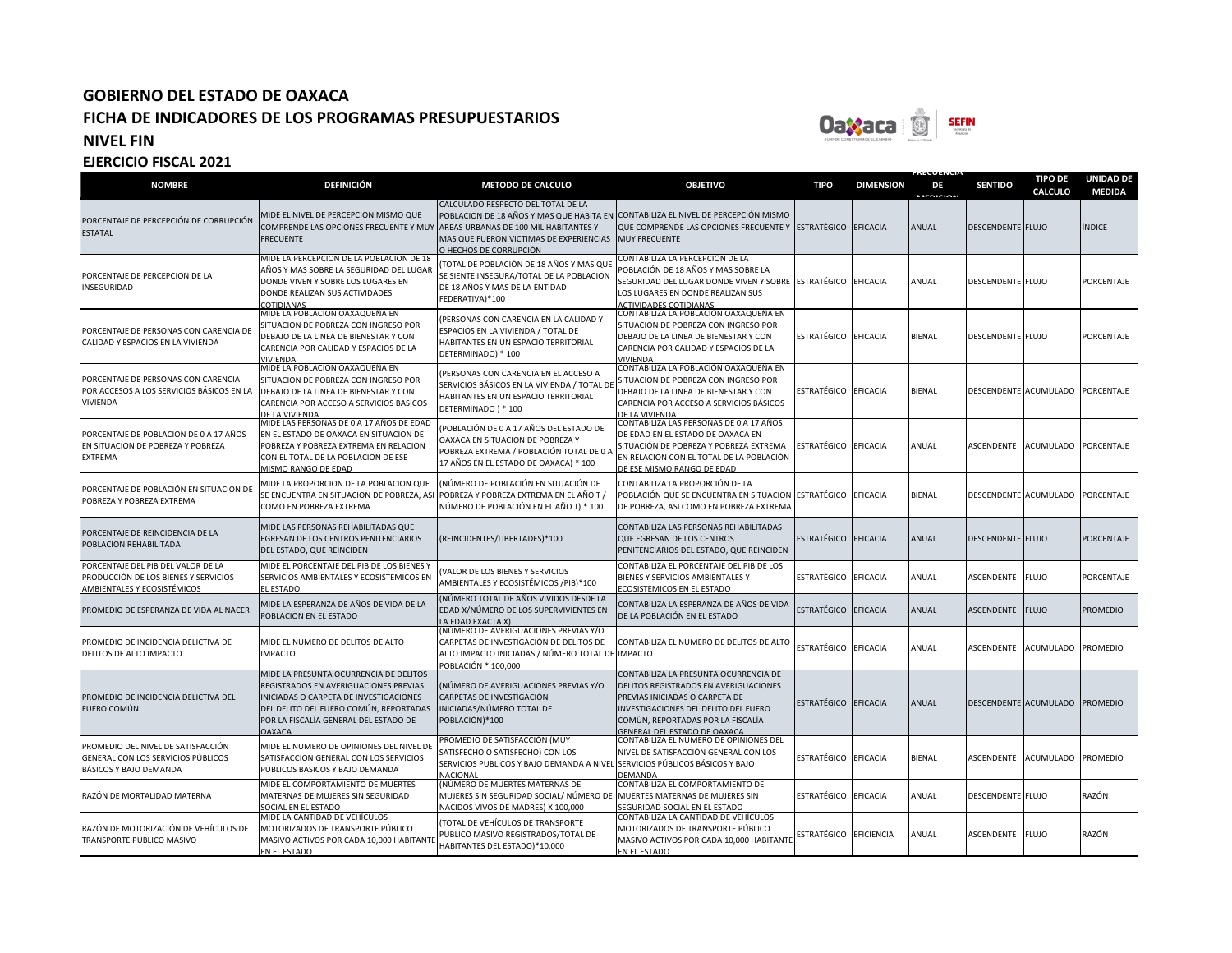

**FRECUENCIA** 

| <b>NOMBRE</b>                                                                                          | <b>DEFINICIÓN</b>                                                                                                                                                                                                                                                                                                                                                                                                                                                                                                                            | <b>METODO DE CALCULO</b>                                                                                                                                                                                                                                                                                               | <b>OBJETIVO</b>                                                                                                                                                                                                                                                                                                                                                                                                                                                                                                                               | <b>TIPO</b>            | <b>DIMENSION</b> | DE<br><b>MEDICION</b> | <b>SENTIDO</b>    | <b>TIPO DE</b><br>CALCULO   | <b>UNIDAD DE</b><br><b>MEDIDA</b> |
|--------------------------------------------------------------------------------------------------------|----------------------------------------------------------------------------------------------------------------------------------------------------------------------------------------------------------------------------------------------------------------------------------------------------------------------------------------------------------------------------------------------------------------------------------------------------------------------------------------------------------------------------------------------|------------------------------------------------------------------------------------------------------------------------------------------------------------------------------------------------------------------------------------------------------------------------------------------------------------------------|-----------------------------------------------------------------------------------------------------------------------------------------------------------------------------------------------------------------------------------------------------------------------------------------------------------------------------------------------------------------------------------------------------------------------------------------------------------------------------------------------------------------------------------------------|------------------------|------------------|-----------------------|-------------------|-----------------------------|-----------------------------------|
| RAZÓN DE SUPERFICIE DEFORESTADA<br>ACUMULADA POR INCENDIOS, PLAGAS Y<br><b>ENFERMEDADES FORESTALES</b> | MIDE LOS CAMBIOS GENERADOS EN LA<br>PROBLEMÁTICA DE DEFORESTACIÓN POR<br>INCENDIO, PLAGAS Y ENFERMEDAD FORESTAL<br>CON LA IMPLEMENTACIÓN DE LAS ACCIONES<br>APLICADAS                                                                                                                                                                                                                                                                                                                                                                        | (SUPERFICIE DEFORESTADA ACUMULADA EN EL<br>AÑO N-1 + SUPERFICIE DEFORESTADA EN EL<br>AÑO N)-SUPERFICIE REFORESTADA EN EL AÑO                                                                                                                                                                                           | CONTABILIZA LOS CAMBIOS GENERADOS EN LA<br>PROBLEMÁTICA DE DEFORESTACIÓN POR<br>INCENDIO, PLAGAS Y ENFERMEDAD FORESTAL<br>CON LA IMPLEMENTACIÓN DE LAS ACCIONES<br>APLICADAS                                                                                                                                                                                                                                                                                                                                                                  | ESTRATÉGICO EFICIENCIA |                  | ANUAL                 | DESCENDENTE FLUJO |                             | RAZÓN                             |
| SUBÍNDICE DE GOBIERNOS EFICIENTES Y<br>EFICACES DEL ÍNDICE DE COMPETITIVIDAD<br><b>ESTATAL</b>         | MIDE A TRAVES DE NUEVE INDICADORES EL<br>SUBINDICE DE GOBIERNOS EFICIENTES Y<br>EFICACES MIDE LA FORMA EN QUE LOS<br><b>GOBIERNOS SON CAPACES DE INFLUIR</b><br>POSITIVAMENTE EN LA COMPETITIVIDAD DE<br>SUS ESTADOS MEDIANTE POLITICAS EFICIENTES<br>Y RESPONSABLES QUE FOMENTEN EL<br>DESARROLLO ECONOMICO                                                                                                                                                                                                                                 | REGRESIÓN POR COMPONENTES PRINCIPALES<br>(PCR)                                                                                                                                                                                                                                                                         | CONTABILIZA A TRAVES DE NUEVE<br>INDICADORES EL SUBINDICE DE GOBIERNOS<br>EFICIENTES Y EFICACES MIDE LA FORMA EN<br>QUE LOS GOBIERNOS SON CAPACES DE INFLUIR<br>POSITIVAMENTE EN LA COMPETITIVIDAD DE<br>SUS ESTADOS MEDIANTE POLITICAS EFICIENTES<br>Y RESPONSABLES QUE FOMENTEN EL<br>DESARROLLO ECONÓMICO                                                                                                                                                                                                                                  | ESTRATÉGICO EFICACIA   |                  | <b>BIENAL</b>         |                   | ASCENDENTE ACUMULADO ÍNDICE |                                   |
| SUBINDICE DE MANEJO SUSTENTABLE DEL<br><b>MEDIO AMBIENTE</b>                                           | MIDE A TRAVES DE NUEVE INDICADORES LA<br>CAPACIDAD DE LOS ESTADOS PARA<br>RELACIONARSE DE MANERA SOSTENIBLE Y<br>RESPONSABLE CON LOS RECURSOS NATURALES<br>Y SU ENTORNO                                                                                                                                                                                                                                                                                                                                                                      | <b>REGRESION POR COMPONENTES PRINCIPALES</b><br>(PCR)                                                                                                                                                                                                                                                                  | <b>CONTABILIZA A TRAVES DE NUEVE</b><br>INDICADORES LA CAPACIDAD DE LOS ESTADOS<br>PARA RELACIONARSE DE MANERA SOSTENIBLE<br>Y RESPONSABLE CON LOS RECURSOS<br>NATURALES Y SU ENTORNO                                                                                                                                                                                                                                                                                                                                                         | ESTRATÉGICO EFICACIA   |                  | <b>BIENAL</b>         | ASCENDENTE FLUJO  |                             | ÍNDICE                            |
| SUBINDICE DE PRECURSORES DEL INDICE DE<br><b>COMPETITIVIDAD ESTATAL</b>                                | MIDE LOS SECTORES FINANCIERO, DE<br>TELECOMUNICACIONES Y DE TRANSPORTE<br>ESTOS SECTORES SON DE GRAN IMPORTANCIA<br>DEBIDO A QUE SE LES CONSIDERA COMO<br>CONDICIONES NECESARIAS PARA IMPULSAR EL<br>CRECIMIENTO ECONOMICO, LA INVERSION Y LA<br>GENERACION DE EMPLEO, AL INCIDIR<br>DIRECTAMENTE EN OTROS SECTORES DE LA<br>ECONOMIA Y MEJORAR LA COMPETITIVIDAD DE<br>LOS ESTADOS ESTE SUBINDICE CONSIDERA<br>INDICADORES RELACIONADOS CON EL ACCESO<br>Y USO DEL INTERNET, LAS VIAS FISICAS DE<br><b>COMUNICACION AEREAS O TERRESTRES</b> | CONSIDERA 11 INDICADORES RELACIONADOS<br>CON EL ACCESO Y USO DE TELEFONÍA MÓVIL,<br>INTERNET, PUNTOS DE VENTA, CAJEROS<br>AUTOMÁTICOS, CAPTACIÓN DE AHORRO,<br>PRIMAS DE SEGUROS, RED CARRETERA,<br>ACCIDENTES DE TRÁNSITO, ACCIDENTES POR<br>MALAS CONDICIONES DEL CAMINO, FLUJO DE<br>PASAJEROS AEREOS Y CARGA AEREA | CONTABILIZA LOS SECTORES FINANCIEROS, DE<br>TELECOMUNICACIONES Y DE TRANSPORTE<br>ESTOS SECTORES SON DE GRAN IMPORTANCIA<br>DEBIDO A QUE SE LES CONSIDERA COMO<br>CONDICIONES NECESARIAS PARA IMPULSAR EL<br>CRECIMIENTO ECONOMICO, LA INVERSION Y LA<br>GENERACION DE EMPLEO, AL INCIDIR<br>DIRECTAMENTE EN OTROS SECTORES DE LA<br>ECONOMÍA Y MEJORAR LA COMPETITIVIDAD DE<br>LOS ESTADOS ESTE SUBINDICE CONSIDERA<br>INDICADORES RELACIONADOS CON EL ACCESO<br>Y USO DEL INTERNET, LAS VIAS FISICAS DE<br>COMUNICACION AEREAS O TERRESTRES | ESTRATÉGICO EFICACIA   |                  | <b>BIENAL</b>         | ASCENDENTE FLUJO  |                             | ÍNDICE                            |
| TASA DE DESOCUPACIÓN                                                                                   | MIDE PORCENTAJE DE LA POBLACION<br>ECONOMICAMENTE ACTIVA (PEA) QUE NO<br>TRABAJO SIQUIERA UNA HORA DURANTE LA<br>SEMANA DE REFERENCIA DE LA ENCUESTA<br>PERO MANIFESTO SU DISPOSICION PARA<br>HACERLO E HIZO ALGUNA ACTIVIDAD POR<br><b>OBTENER EMPLEO</b>                                                                                                                                                                                                                                                                                   | (POBLACIÓN DESEMPLEADA / POBLACIÓN<br>ECONOMICAMENTE ACTIVA) * 100                                                                                                                                                                                                                                                     | <b>CONTABILIZA LA POBLACION</b><br>ECONOMICAMENTE ACTIVA (PEA) QUE NO<br>TRABAJO SIQUIERA UNA HORA DURANTE LA<br>SEMANA DE REFERENCIA DE LA ENCUESTA<br>PERO MANIFESTO SU DISPOSICION PARA<br>HACERLO E HIZO ALGUNA ACTIVIDAD POR<br><b>OBTENER EMPLEO</b>                                                                                                                                                                                                                                                                                    | ESTRATÉGICO EFICACIA   |                  | <b>ANUAL</b>          |                   | DESCENDENTE ACUMULADO TASA  |                                   |
| <b>TASA DE MORBILIDAD</b>                                                                              | MIDE EL COMPORTAMIENTO DE MORBILIDAD<br>EN EL ESTADO                                                                                                                                                                                                                                                                                                                                                                                                                                                                                         | TOTAL DE ENFERMOS EN DETERMINADA AREA<br>Y DETERMINADO AÑO/POBLACIÓN DE<br>DETERMINADA AREA Y DETERMINADO AÑO) X<br>100.000                                                                                                                                                                                            | CONTABILIZA EL COMPORTAMIENTO DE<br>MORBILIDAD EN EL ESTADO                                                                                                                                                                                                                                                                                                                                                                                                                                                                                   | ESTRATÉGICO EFICACIA   |                  | ANUAL                 | DESCENDENTE FLUJO |                             | TASA                              |
| TASA DE MORTALIDAD                                                                                     | MIDE EL COMPORTAMIENTO DE DEFUNCIONES (NÚMERO DE DEFUNCIONES DE PERSONAS /<br>EN EL ESTADO                                                                                                                                                                                                                                                                                                                                                                                                                                                   | POBLACIÓN TOTAL) X 1000                                                                                                                                                                                                                                                                                                | CONTABILIZA EL COMPORTAMIENTO DE<br>DEFUNCIONES EN EL ESTADO                                                                                                                                                                                                                                                                                                                                                                                                                                                                                  | ESTRATÉGICO            | <b>EFICACIA</b>  | ANUAL                 | DESCENDENTE FLUJO |                             | TASA                              |
| TASA DE MORTALIDAD INFANTIL                                                                            | MIDE EL COMPORTAMIENTO DE DEFUNCIONES<br>DE NIÑOS MENORES DE 5 AÑOS EN EL ESTADO                                                                                                                                                                                                                                                                                                                                                                                                                                                             | (NÚMERO DE DEFUNCIONES DE NIÑOS<br>MENORES DE UN AÑO EN EL AREA<br>GEOGRÁFICA SELECCIONADA, EN EL AÑO<br>T)/(NÚMERO DE NACIDOS VIVOS EN EL ÁREA<br>GEOGRAFICA SELECCIONADA, EN EL AÑO T) X<br>1000                                                                                                                     | CONTABILIZA EL COMPORTAMIENTO DE<br>DEFUNCIONES DE NIÑOS MENORES DE 5 AÑOS ESTRATÉGICO EFICACIA<br>EN EL ESTADO                                                                                                                                                                                                                                                                                                                                                                                                                               |                        |                  | <b>ANUAL</b>          |                   | DESCENDENTE ACUMULADO TASA  |                                   |
| TASA DE VARIACIÓN ANUAL DE LA DERRAMA<br>ECONÓMICA GENERADA POR EL TURISMO                             | MIDE EL CRECIMIENTO ANUAL DE LA<br>CONTRIBUCION GENERADA POR EL TURISMO<br>QUE VISITA LA ENTIDAD, CON RELACION A<br>AÑOS ANTERIORES                                                                                                                                                                                                                                                                                                                                                                                                          | (DERRAMA ECONÓMICA TO / DERRAMA<br>ECONÓMICA T-1)-1)*100                                                                                                                                                                                                                                                               | CONTABILIZA EL CRECIMIENTO ANUAL DE LA<br>CONTRIBUCIÓN GENERADA POR EL TURISMO<br>QUE VISITA LA ENTIDAD, CON RELACIÓN A<br>AÑOS ANTERIORES                                                                                                                                                                                                                                                                                                                                                                                                    | ESTRATÉGICO EFICACIA   |                  | ANUAL                 | ASCENDENTE        | <b>FLUJO</b>                | <b>TASA</b>                       |
| TASA DE VARIACIÓN DE LA INVERSIÓN<br><b>EXTRANJERA DIRECTA</b>                                         | MIDE LA VARIACION DEL VALOR MONETARIO<br>DE LA INVERSION EXTRANJERA DIRECTA<br>CAPTADA POR EL ESTADO                                                                                                                                                                                                                                                                                                                                                                                                                                         | [(INVERSIÓN EXTRANJERA DIRECTA EN EL AÑO<br>T/INVERSIÓN EXTRANJERA DIRECTA EN EL AÑO<br>$T-1$ -1]*100                                                                                                                                                                                                                  | CONTABILIZA LA VARIACIÓN DEL VALOR<br>MONETARIO DE LA INVERSIÓN EXTRANJERA<br>DIRECTA CAPTADA POR EL ESTADO                                                                                                                                                                                                                                                                                                                                                                                                                                   | ESTRATÉGICO EFICACIA   |                  | ANUAL                 |                   | ASCENDENTE ACUMULADO TASA   |                                   |